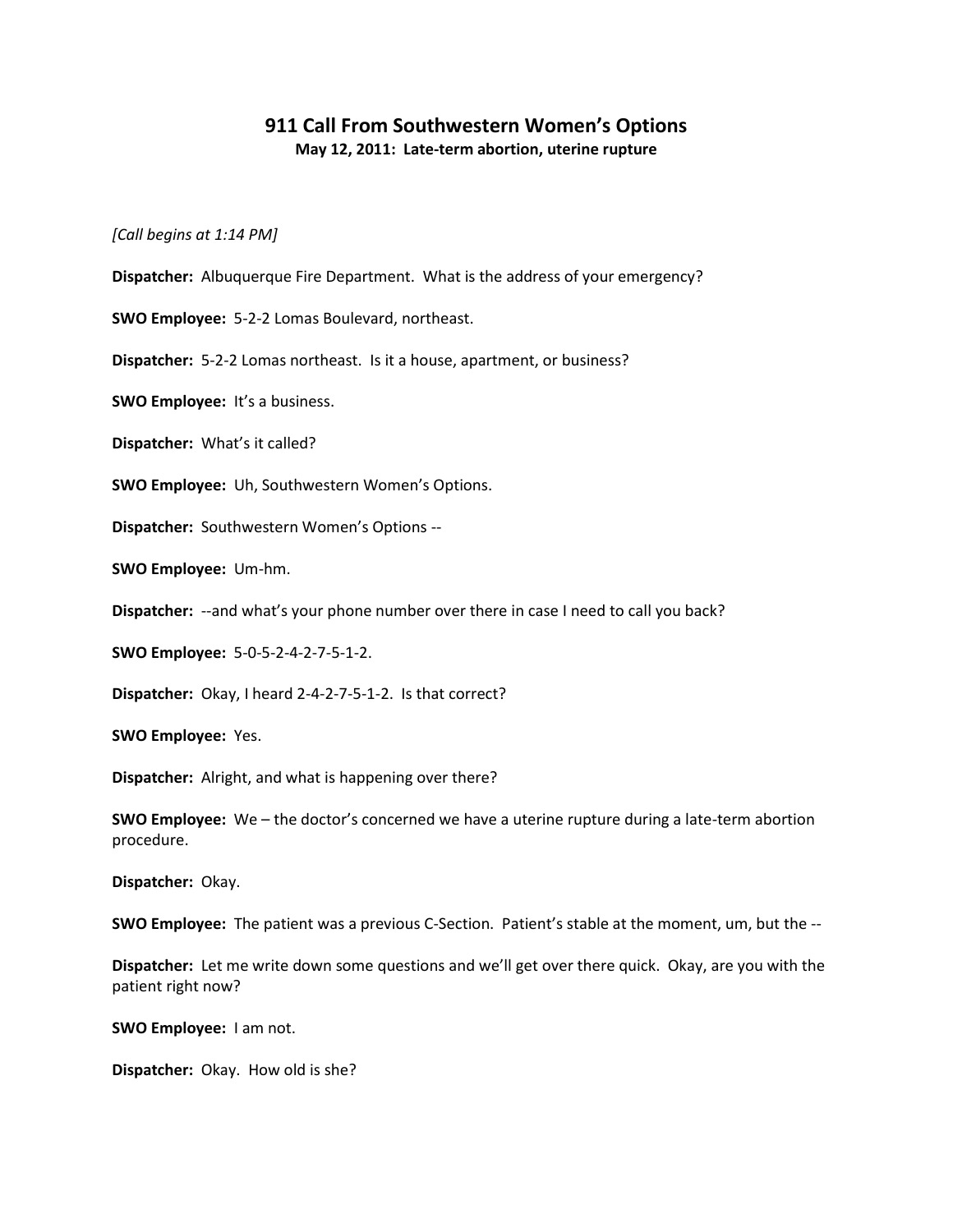**SWO Employee:** Um – shh – do you have her chart? I don't – Nardino. **Dispatcher:** Approximately. Like 24 or 40. **SWO Employee:** She's in her 20s. **Dispatcher:** Okay, we'll use 25. Is she conscious? **SWO Employee:** Yes. **Dispatcher:** Breathing? **SWO Employee:** Yes. **Dispatcher:** Okay. Is she bleeding a lot? **SWO Employee:** No. **Dispatcher:** Okay. Um, let's see. And – Does she seem to be completely alert? **SWO Employee:** N – Well, she's been medicated, but she's alert -- **Dispatcher:** Oh -- **SWO Employee:** --medicated alert, if you know – **Dispatcher:** Yeah, okay. And is she breathing normally? **SWO Employee:** Yes. **Dispatcher:** Good. And, um – She's not bleeding or vomiting any blood? **SWO Employee:** No.

**Dispatcher:** Okay. Alright. Okay, I am going to get my paramedics over there directly. Um, do they come to the front door?

**SWO Employee:** Yeah, that's the only place they can come --

**Dispatcher:** Okay.

**SWO Employee:** --um, and, you know, we have a waiting room full of people, so, and surgery going on so we'll let them in. We'll keep an eye out for them, okay?

**Dispatcher:** If you have somewhere else you want – is that the only entrance --

**SWO Employee:** No, that's the only entrance. I'll just keep an eye out for them.